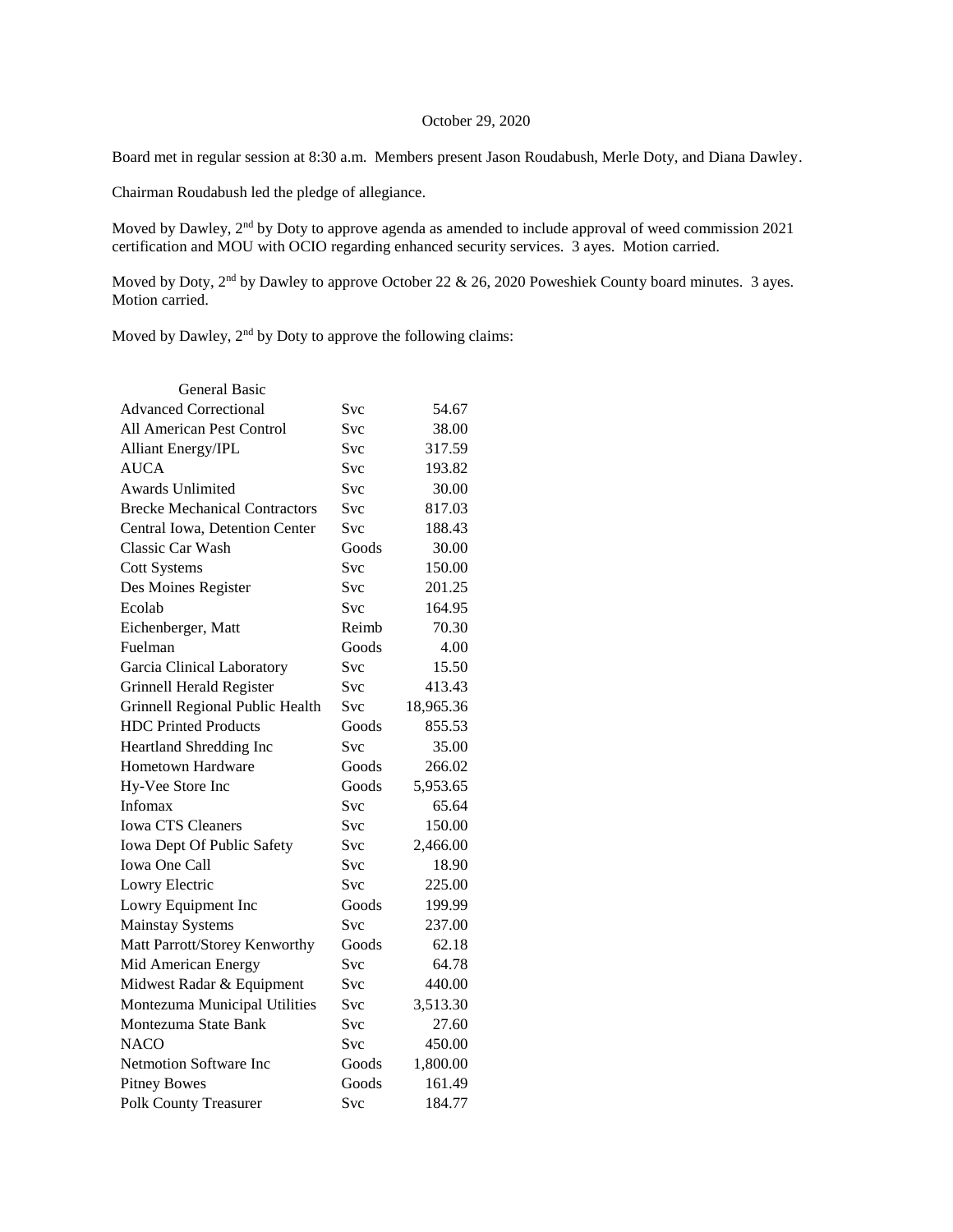| Premier Office Equip               | <b>Svc</b> | 76.12     |
|------------------------------------|------------|-----------|
| Quill Corporation                  | Goods      | 101.67    |
| <b>Scantron Corporation</b>        | Svc        | 42,777.00 |
| Schumacher Elevator Co             | Svc        | 276.20    |
| Secretary Of State                 | Svc        | 30.00     |
| <b>Staples Credit Plan</b>         | Goods      | 25.96     |
| <b>Strat Exe Inc</b>               | Svc        | 95.00     |
| <b>TIAA Commercial Finance Inc</b> | Svc        | 292.81    |
| <b>Town Crier</b>                  | Goods      | 892.00    |
| <b>Tritech Forensics</b>           | Goods      | 112.06    |
| <b>True Value</b>                  | Goods      | 182.15    |
| <b>United States Cellular</b>      | <b>Svc</b> | 181.09    |
| University Of Iowa Health Care     | Svc        | 649.60    |
| <b>US Bank Equipment Finance</b>   | <b>Svc</b> | 586.04    |
| <b>VISA</b>                        | <b>Svc</b> | 134.04    |
| Von Bokern Associates Inc          | Svc        | 4,225.00  |
| Windstream                         | <b>Svc</b> | 1,001.79  |
| <b>Windstream Communications</b>   | <b>Svc</b> | 640.00    |
| Inc                                |            |           |
| Woodman Controls Company           | Svc        | 1,302.64  |
|                                    |            |           |
| General Supplemental               |            |           |
| Grinnell Herald Register           | Svc        | 476.10    |
| Poweshiek County EMA               | Approp     | 22,300.00 |
| Premier Office Equip/RK Dixon      | <b>Svc</b> | 47.91     |
| <b>Staples Credit Plan</b>         | Goods      | 709.79    |
| <b>Strat Exe Inc</b>               | Svc        | 2,100.00  |
|                                    |            |           |
| <b>Rural Services Basic</b>        |            |           |
| Classic Car Wash                   | Goods      | 256.00    |
| <b>Grinnell Firestone Store</b>    | <b>Svc</b> | 776.68    |
| Karl Chevrolet                     | Goods      | 7,000.00  |
| Keystone Laboratories              | Svc        | 67.00     |
| Linder Tire Service, Inc.          | Svc        | 69.20     |
| Spain, Darrell                     | Svc        | 462.89    |
| State Hygenic Lab                  | Svc        | 31.00     |
| Storm Water Supply, LLC            | Goods      | 4,830.61  |
| Verizon                            | Svc        | 40.01     |
| <b>VISA</b>                        | Goods      | 282.67    |
| Watson, Dale                       | Svc        | 497.60    |
|                                    |            |           |
| Secondary Road                     |            |           |
| <b>Alliant Energy/IPL</b>          | Svc        | 418.71    |
| French-Reneker-Associates, Inc     | Svc        | 190.00    |
| Grinnell Regional Medical Ctr      | Svc        | 521.00    |
| Johnson, Robert                    | Goods      | 53.26     |
| <b>MCI</b>                         | Svc        | 32.34     |
| Montezuma Municipal Utilities      | Svc        | 408.64    |
| Montezuma Municipal Water          | Svc        | 97.50     |
| Tifco Industries, Inc.             |            |           |
|                                    | Goods      | 1,552.05  |